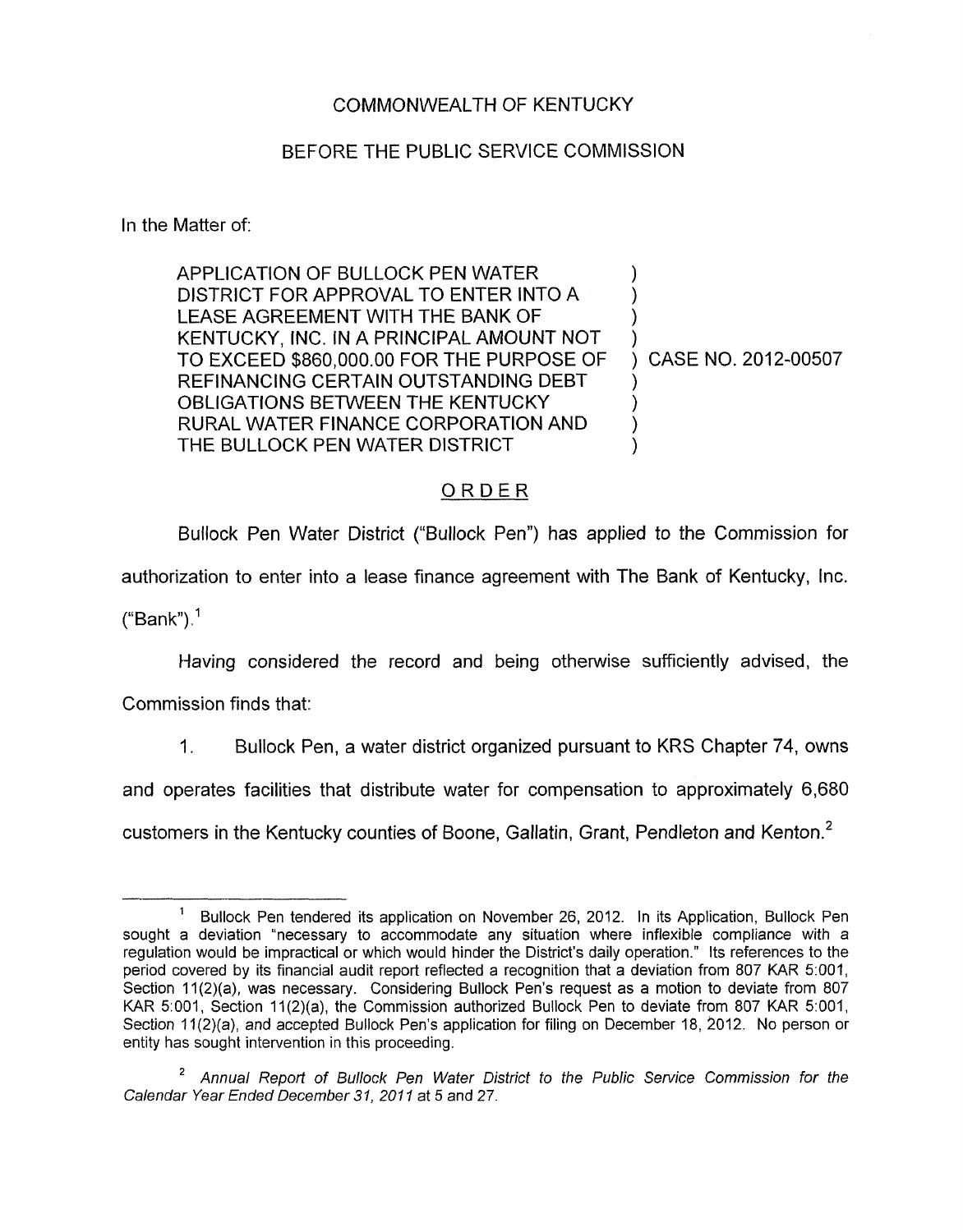2. Bullock Pen proposes to execute a Lease Finance Agreement with the Bank under which Bullock Pen will lease to the Bank its facilities and the Bank will sublease those facilities to Bullock Pen. The lease and sublease are for a IO-year period **.3** 

**3.** Upon execution of the Lease Finance Agreement, the Bank will pay to Bullock Pen an amount not to exceed \$860,000 to lease Bullock Pen's facilities.

**4.** Bullock Pen will make monthly rental payments to the Bank consisting of a principal component and an interest component. The principal component reflects the repayment of the Bank's original payment. The interest component reflects interest payments on the outstanding principal at an interest rate of 2.8 percent per annum.

5. Under the terms of the Lease Finance Agreement, Bullock Pen will transfer this amount to the trustee or paying agent for Bullock Pen Water System Revenue Bonds of 1978 ("1978 Bonds") to retire all outstanding bonds and to Kentucky Rural Water Finance Corporation ("KRWFC") to retire the debt obligation created by an Assistance Agreement with KRWFC that Bullock Pen executed on May 1, 2002 to finance the construction of certain system improvements ("Assistance Agreement").4

6. Approximately \$400,000 of the 1978 Bonds are outstanding. Interest on these bonds, which Rural Development holds, accrues at a rate of *5* percent per annum. $5$ 

App. ¶ 8; Proposed Lease Finance Agreement, § 6. **3** 

Proposed Lease Finance Agreement, 5 **4 4** 

App. **11** 7-8.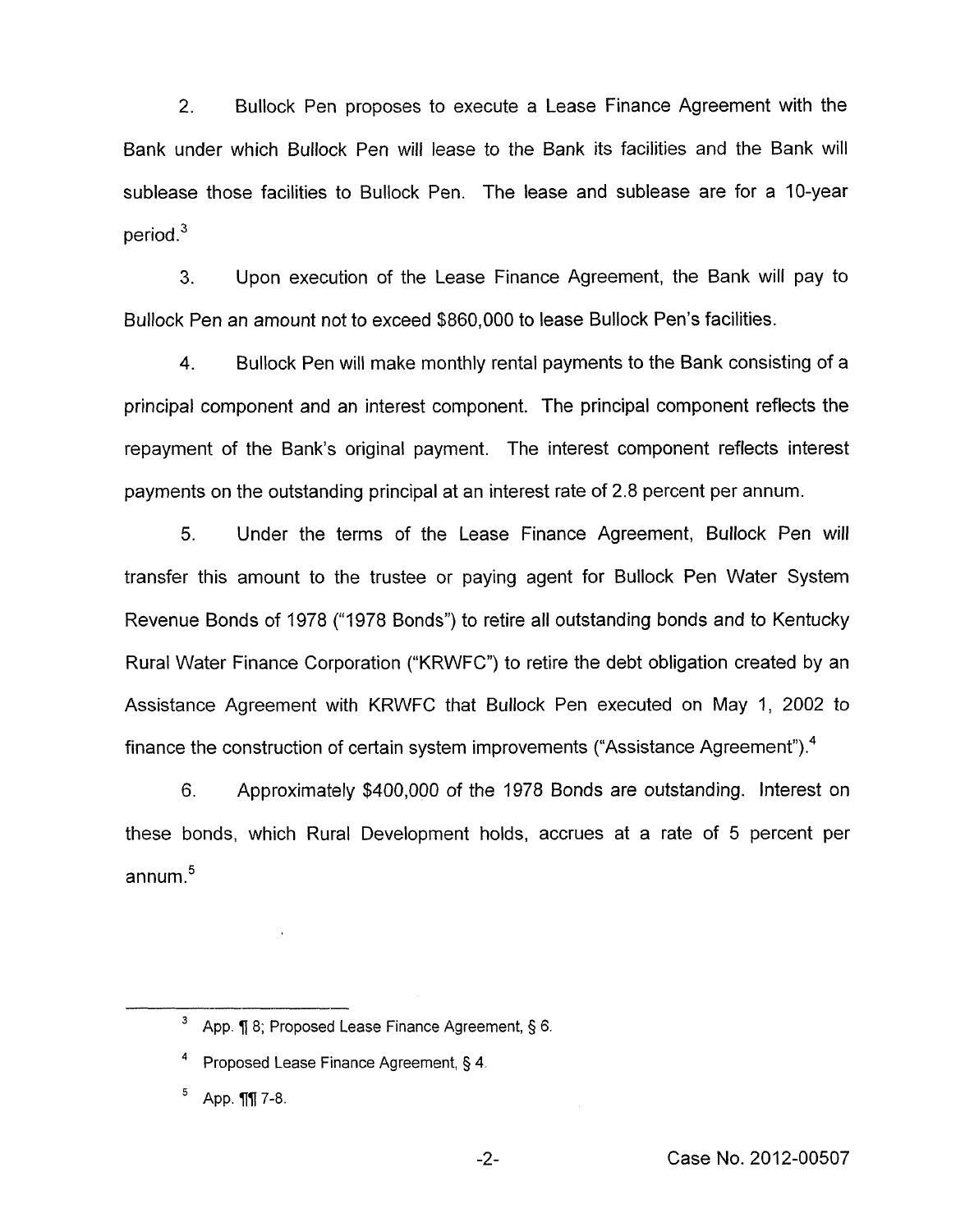7. As of December 31, 2012, approximately \$535,000 of principal sum borrowed through the Assistance Agreement remained outstanding. The interest rate on the outstanding principal varies from 5.15 percent and 5.45 percent.<sup>6</sup>

8. Bullock Pen estimates that its proposed refinancing will result in total gross savings and net present value savings of \$130,553 and \$82,666, respectively.<sup>7</sup>

9. Bullock Pen will expend \$973,734 to refund the outstanding bonds and to pay bond issuance costs. $<sup>8</sup>$ </sup>

IO. Bullock Pen's execution of the proposed Lease Finance Agreement is for a lawful object within its corporate purpose, is reasonably necessary and appropriate for and consistent with the proper performance of its service to the public, will not impair Bullock Pen's ability to perform that service, and is reasonably necessary and appropriate for such purpose.

11. The Commission authorized Bullock Pen's execution of the Assistance Agreement with KRWFC in part to finance the construction of Bullock Pen's Phase V Water System Improvement Project. When authorizing Bullock Pen's execution of the Assistance Agreement, the Commission also authorized the assessment of a monthly surcharge to customers within the Phase V Water System Improvement Project to

<sup>6</sup> *Id.* 

App. Ex. 3. 7

*Id.* \$10,000 (Cost of Issuance) + \$956,980 (Deposit to Current Refunding Fund) + \$6,754 (Rounding) = \$973,734. As a result of the payment from the Lease Finance Agreement (\$860,000) and transfers from Prior Issue Debt Service Funds (\$113,734), \$973,734 will be available to meet these expenditures. **8**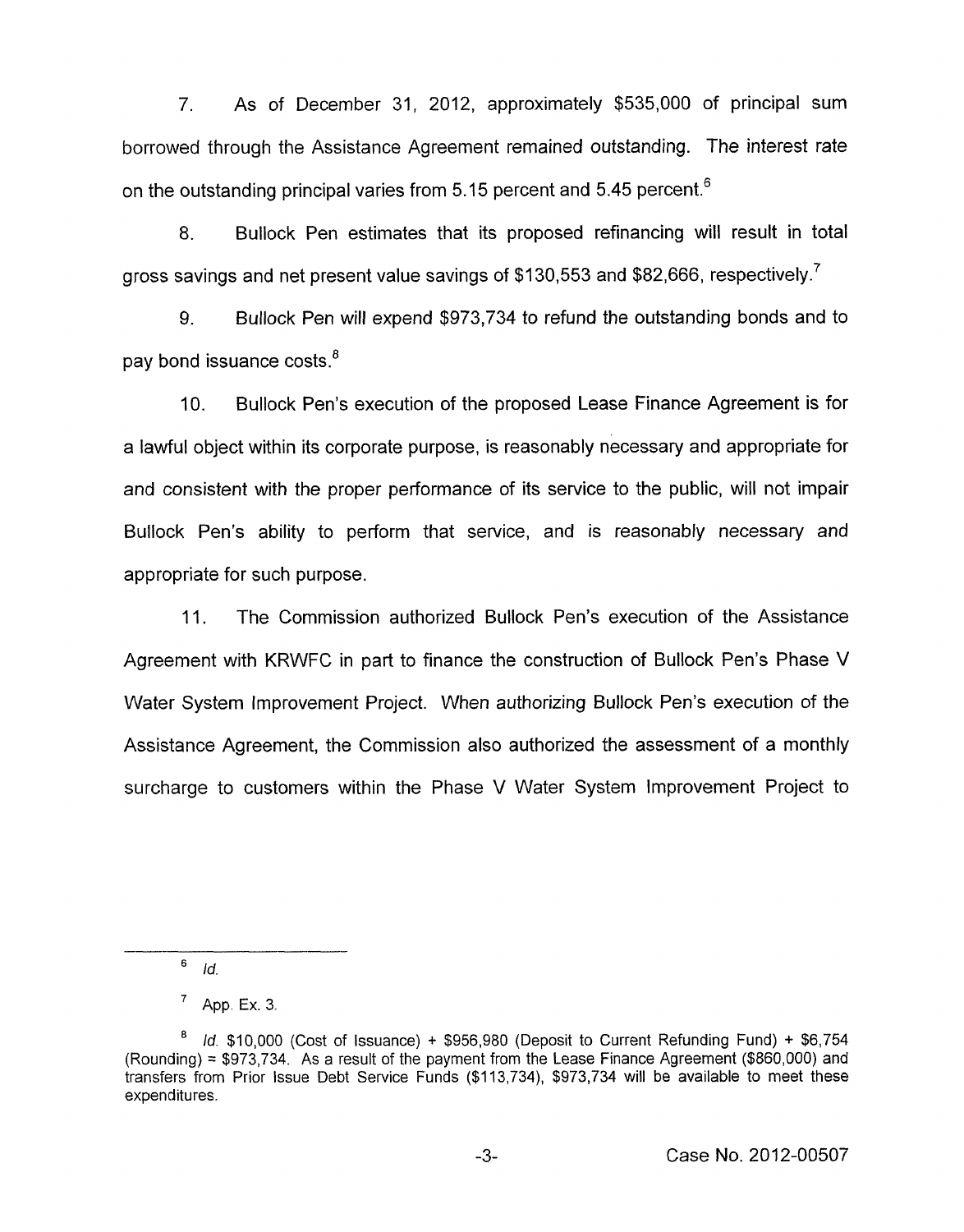service a portion of the debt obligations created under the Assistance Agreement.<sup>9</sup> Use of the surcharge proceeds was restricted to servicing the obligations created under the Assistance Agreement.<sup>10</sup> Collection of the surcharge was to cease when the portion of the debt obligation related to the Improvement Project had been retired.

12. Upon the execution of the proposed Lease Finance Agreement, the obligations created under the Assistance Agreement will be retired and, pursuant to the terms of the Commission's Order authorizing collection of the surcharge, the surcharge should terminate.

13. Termination of the collection of the surcharge should be stayed for a period of 60 days from the date of the execution of the Lease Finance Agreement to permit Bullock Pen sufficient time to request the assessment of a new surcharge.

IT **IS** THEREFORE ORDERED that:

1. Bullock Pen is authorized to enter into the proposed Lease Finance Agreement with the Bank to receive a lease payment of no more than \$860,000 for the purpose of retiring its debt obligations under the Assistance Agreement and the 1978 Bonds, but only under such terms and conditions that will produce both positive gross savings and net present value savings.

2. If the actual terms and conditions of the Lease Finance Agreement with the Bank differ from those set forth in Bullock Pen's application, Bullock Pen shall, within 30 days of executing the Lease Finance Agreement, file with the Commission

Case **No..** 2002-00015, *Application of the Bullock Pen Wafer Disfricf for a Certificate of Public Convenience and Necessity to Construct and Finance an lmprovements Projecf and to lmplemenf a Surcharge to Its Existing Rates Pursuant to KRS 278.020 and 278.300* (Ky. PSC Mar. 18, 2002) at **4.**  The Assistance Agreement created a principal debt obligation of \$719,000. Approximately \$377,000 of this obligation, plus application interest, was to be retired through the proceeds of the surcharge. **9**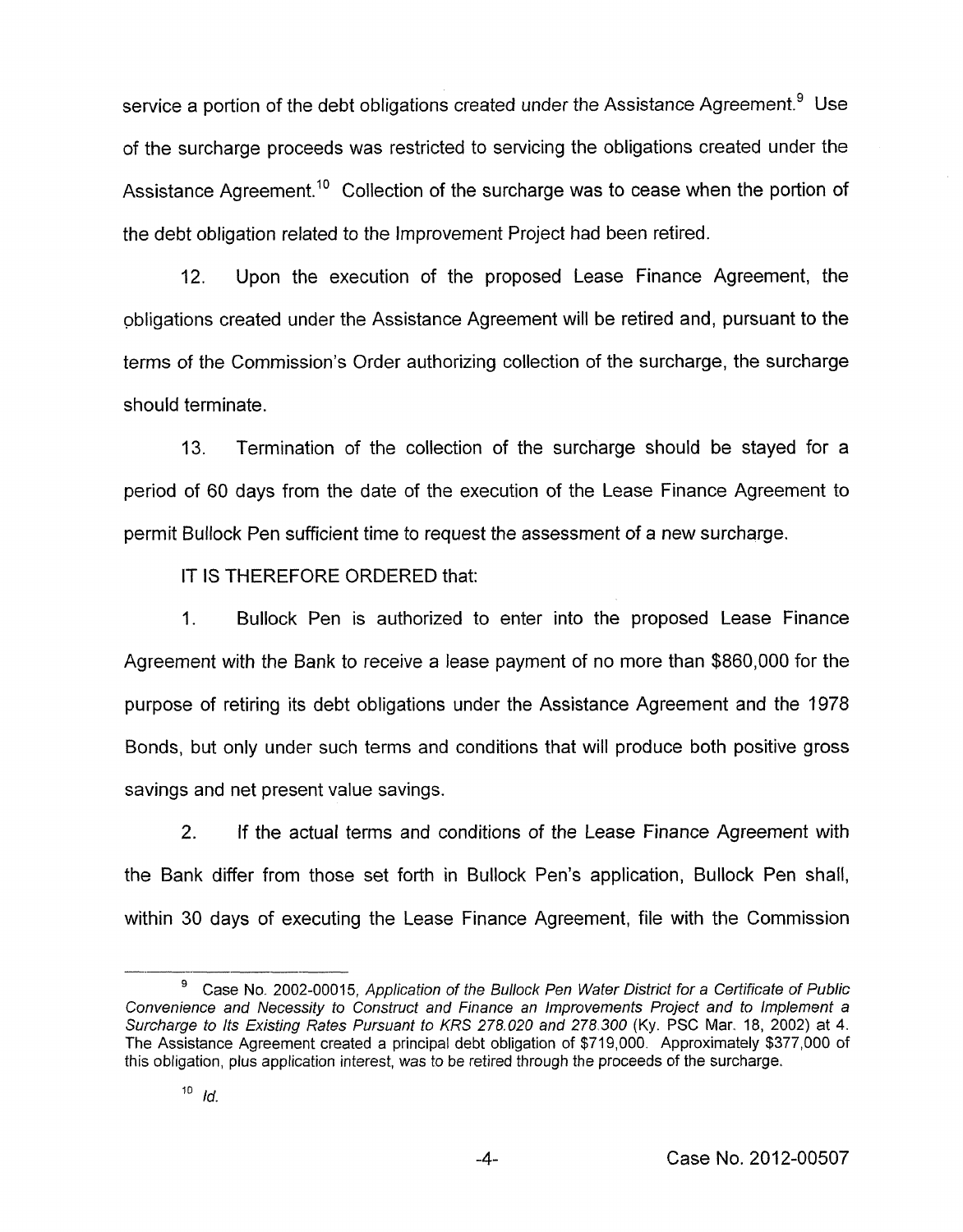amortization schedules and work papers showing the actual gross savings and net present value savings that will result from the transaction.

*3.* Within 30 days of executing the proposed Lease Finance Agreement, Bullock Pen shall file a copy of the executed Lease Finance Agreement, any documents referenced in the executed Lease Finance Agreement that Bullock Pen has not previously filed with the Commission, and evidence that the state local debt officer has approved the Lease Finance Agreement as KRS 65.944 requires.

**4.** The proceeds from the Lease Finance Agreement shall be used only for the lawful purposes specified in Bullock Pen's application.

5. Bullock Pen shall terminate collection of the Phase V Water System Improvement Project surcharge no later than 60 days from the date of the execution of the Lease Finance Agreement.

6. If Bullock Pen wishes authorization to assess a new surcharge, it shall within 30 days of the date of the execution of the Lease Finance Agreement apply to the Commission for such authorization.

7. Should Bullock Pen file an application for authorization to assess a surcharge:

a. Its application shall include a detailed explanation as to why a surcharge is required and is reasonable, the amount of the surcharge, the expected term of the surcharge, the total amount that the surcharge will produce and a revised tariff sheet that complies with 807 KAR 5:011.

**b.** Bullock Pen shall provide notice pursuant to 807 KAR 5:011, Section 8, of its application to all customers within the area that the Phase V Water System Improvement Project serves.

-5- Case No. 2012-00507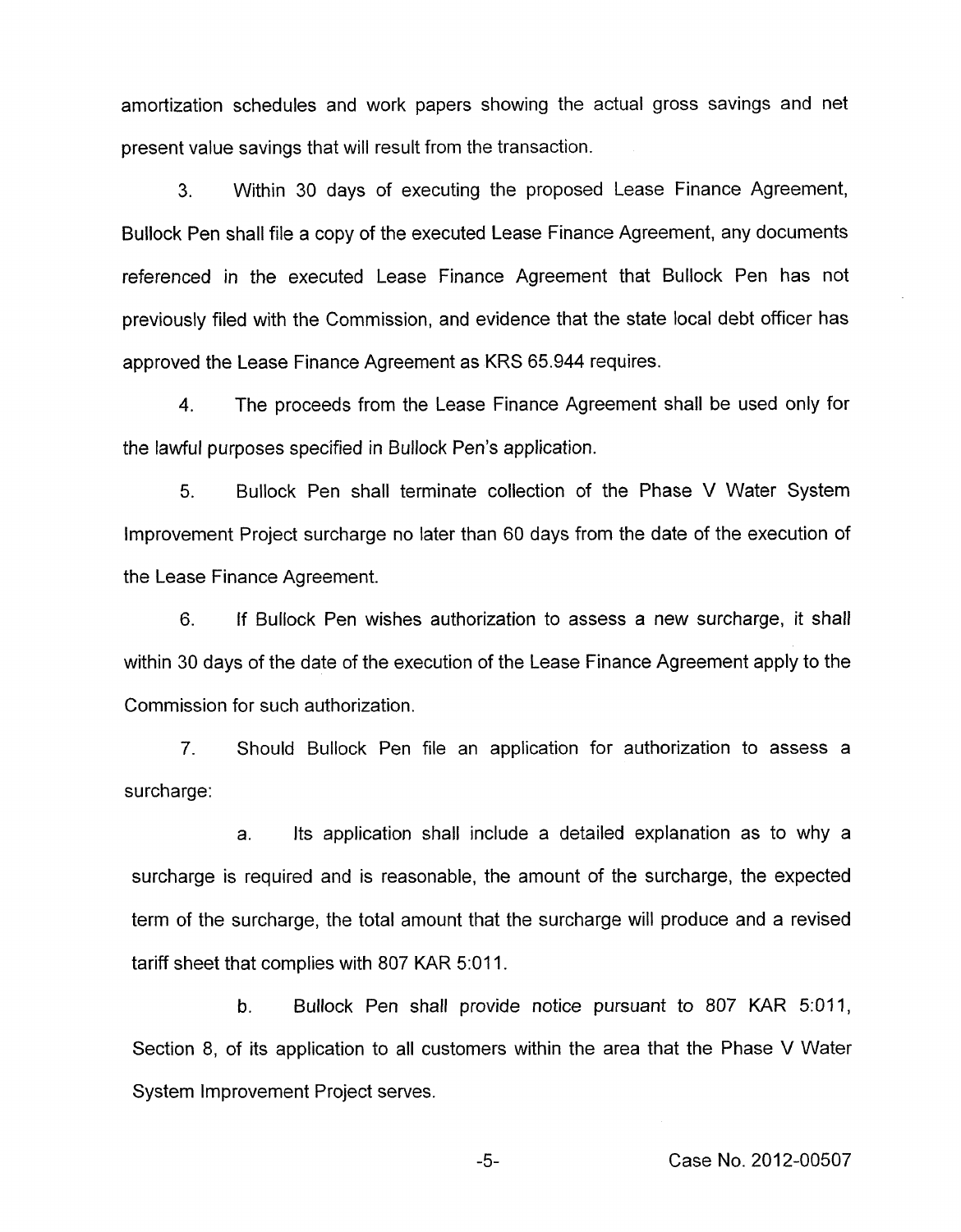8. If Bullock Pen does not apply for authorization to assess a new surcharge, it shall within 90 days of the date of the execution of the Lease Finance Agreement file with the Commission a report on its total surcharge collections, any excess surcharge proceeds remaining after retirement of the debt obligations created by the Assistance Agreement, and the method that it will use to refund such proceeds.

9. Any documents filed pursuant to ordering paragraphs 2, 3, and 8 of this Order shall reference the number of this case and shall be retained in the utility's general correspondence file.

Nothing contained herein shall be construed as a finding of value for any purpose or as a warranty on the part of the Commonwealth of Kentucky or any agency thereof as to the securities authorized herein.

By the Commission



**ATTES** Director Executtive

Case No. 2012-00507